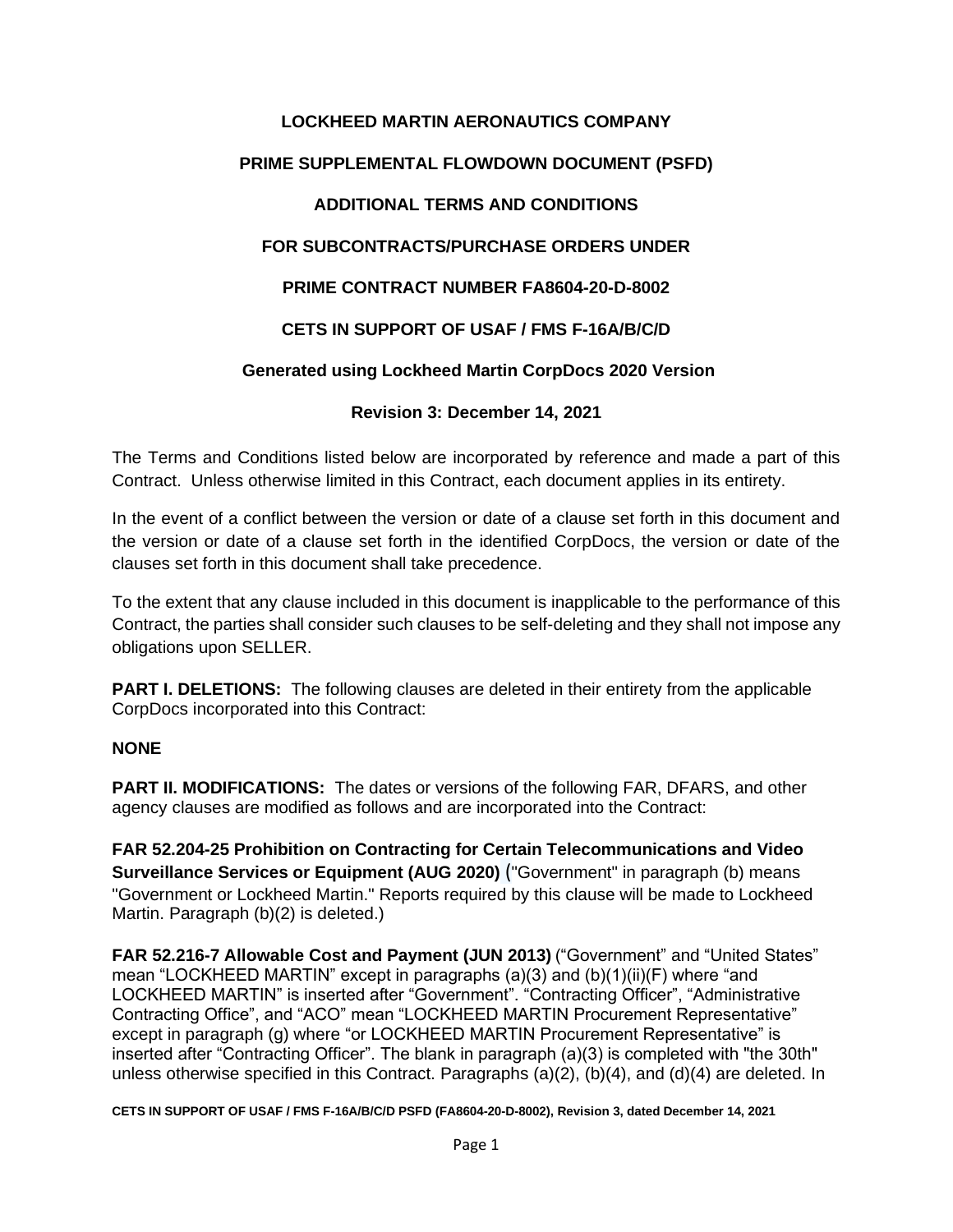paragraph (h) "six years" is changed to "5 years." The references to government entities in paragraph (d) are unchanged. Does not apply to labor hour contracts. For time and materials contracts, applies to the material portion of the contract).

**FAR 52.222-37 Employment Reports on Veterans (JUL 2014)** (Applies if this contract is for \$100,000 or more.)

**PART III. ADDITIONS:** The following FAR, DFARS, and other agency clauses are incorporated into this Contract in addition to those set out in the applicable CorpDocs:

#### **FEDERAL ACQUISITION REGULATION (FAR)**

**52.203-15 Whistleblower Protections Under the American Recovery and Reinvestment Act of 2009 (JUN 2010)** (Applies if the contract is funded in whole or in part with Recovery Act funds.)

**52.215-12 SUBCONTRACTOR CERTIFIED COST OR PRICING DATA (DEVIATION 2018-O0015) (MAY 2018)** (Applies if this contract exceeds the threshold for submission of certified cost or pricing data at FAR 15.403-4 and is not otherwise exempt from the requirement to provide cost or pricing data. Not applicable to Commercial Items as defined in FAR 2.101.)

**52.215-21 Requirements for Certified Cost or Pricing Data and Data Other Than Certified Cost or Pricing Data – Modifications – ALT I (OCT 2010)** ("Contracting Officer" means "Lockheed Martin" in paragraphs (a)(1) and (b).)

**52.216-7 Allowable Cost and Payment -- ALT I (FEB 1997)** (Applies to cost reimbursement contracts. Not applicable to Commercial Items as defined in FAR 2.101.)

**52.217-2 Cancellation Under Multiyear Contracts (OCT 1997)** (Applies to multiyear contracts. "Contracting Officer" and "Government" means "Lockheed Martin." In paragraph (e) "1 year" is changed to "six months.")

**52.222-51 Exemption From Application of the Service Contract Labor Standards to Contracts for Maintenance, Calibration, or Repair of Certain Equipment—Requirements (MAY 2014)** (Applies to contracts for exempt services.)

## **52.222-56 Certification Regarding Trafficking in Persons Compliance Plan (MAR 2015)**

(Applies if contract exceeds \$500,000 and is for supplies, other than commercially available offthe-shelf items, or services to be acquired or performed outside the United States.) In paragraph (d) "Contracting Officer" means "Contracting Officer and Lockheed Martin." In paragraph (e), "Government" means "Lockheed Martin.")

**52.223-13 Acquisition of EPEAT - Registered Imaging Equipment (JUN 2014)** (Applies to contracts for "imaging equipment" as defined in the clause.)

#### **52.225-3 Buy American-Free Trade Agreements-Israeli Trade Act (MAY 2014)**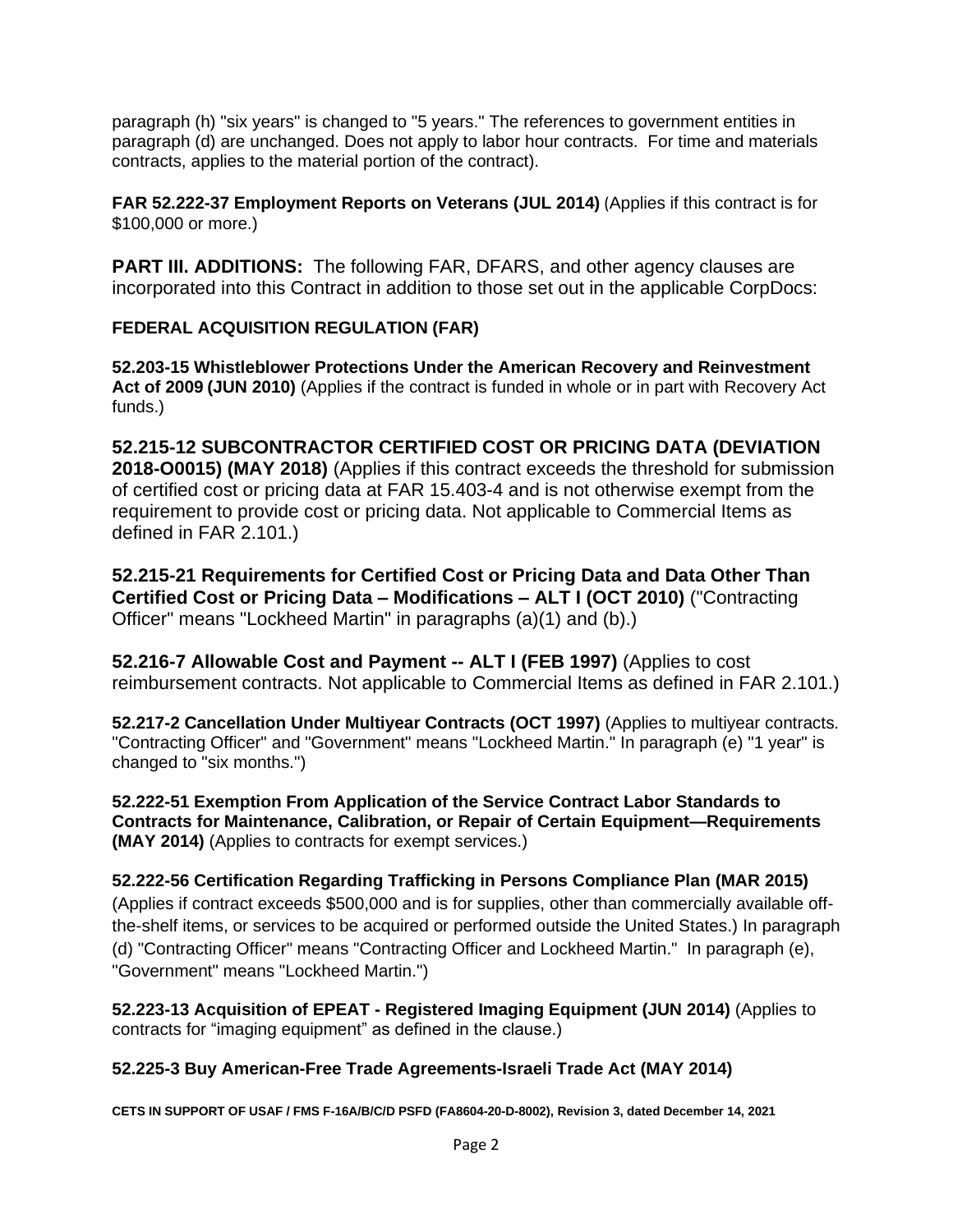**52.228-3 Worker's Compensation Insurance (Defense Base Act) (JUN 2014)** (Applies if Seller will perform work subject to the Defense Base Act 42 U.S.C. 1651 et seq.)

#### **52.228-4 Workers' Compensation and War-Hazard Insurance Overseas (APR 1984)**

**52.229-8 Taxes - Foreign Cost-Reimbursement Contracts (MAR 1990)** (In paragraph (b), "Contracting Officer" and "Government of the United States" mean "Lockheed Martin." In paragraph (a) the blanks are completed with "Thailand, Indonesia, Poland, Taiwan, Morocco, Pakistan, Iraq, Turkey, Chile, Bahrain, Egypt, Jordan, Oman". Not applicable to Commercial Items as defined in FAR 2.101.)

**52.230-2 Cost Accounting Standards (DEVIATION 2018-O0012) (APR 2018)** (Applies when the contract states that it is subject to full CAS coverage. "United States" means "United States or Lockheed Martin." Paragraph (b) is deleted. The following is added as a new paragraph (e): "Seller shall communicate and otherwise deal directly with the cognizant Contracting Officer to the extent practicable and permissible as to all matters relating to Cost Accounting Standards. Seller shall provide Lockheed Martin with copies of all communications concerning CAS between and the Contracting Officer if such are relevant to this contract; provided however, Seller shall not be required to disclose to Lockheed Martin such communications containing information which is privileged and confidential to Seller." Not applicable to Commercial Items as defined in FAR 2.101.)

**52.232-39 Unenforceability of Unauthorized Obligations (JUN 2013)** (Applies to contracts where software or services will be retransferred to the Government.)

**52.249-6 Termination (Cost-Reimbursement) ALT I (SEP 1996)** (Applicable to contracts for construction. "Government" and "Contracting Officer" mean "Lockheed Martin." In paragraph (f) "1 year" is changed to "six months." In paragraph (d) "120" days" is changed to "60 days." In paragraph (e) "15 days" is changed to "30 days," and "45 days" is changed to "60 days." Paragraph (j) is deleted. Alternate IV applies if this is a time and materials or labor hour contract. Settlements and payments under this clause may be subject to the approval of the Prime Contract's Contracting Officer. Not applicable to Commercial Items as defined in FAR 2.101.)

#### **DEFENSE FEDERAL ACQUISITION REGULATION SUPPLEMENT (DFARS)**

**252.211-7007 Reporting of Government-Furnished Property (AUG 2012)** (Applies if Seller will be in possession of Government property for the performance of this contract.)

**252.216-7009 Allowability of Legal Costs Incurred in Connection With a Whistleblower Proceeding (SEP 2013)** (Not applicable to Commercial Items as defined in FAR 2.101.)

**252.225-7008 Restriction on Acquisition of Specialty Metals (MAR 2013)** (Applies if the contract requires the delivery of specialty metal as an end item.)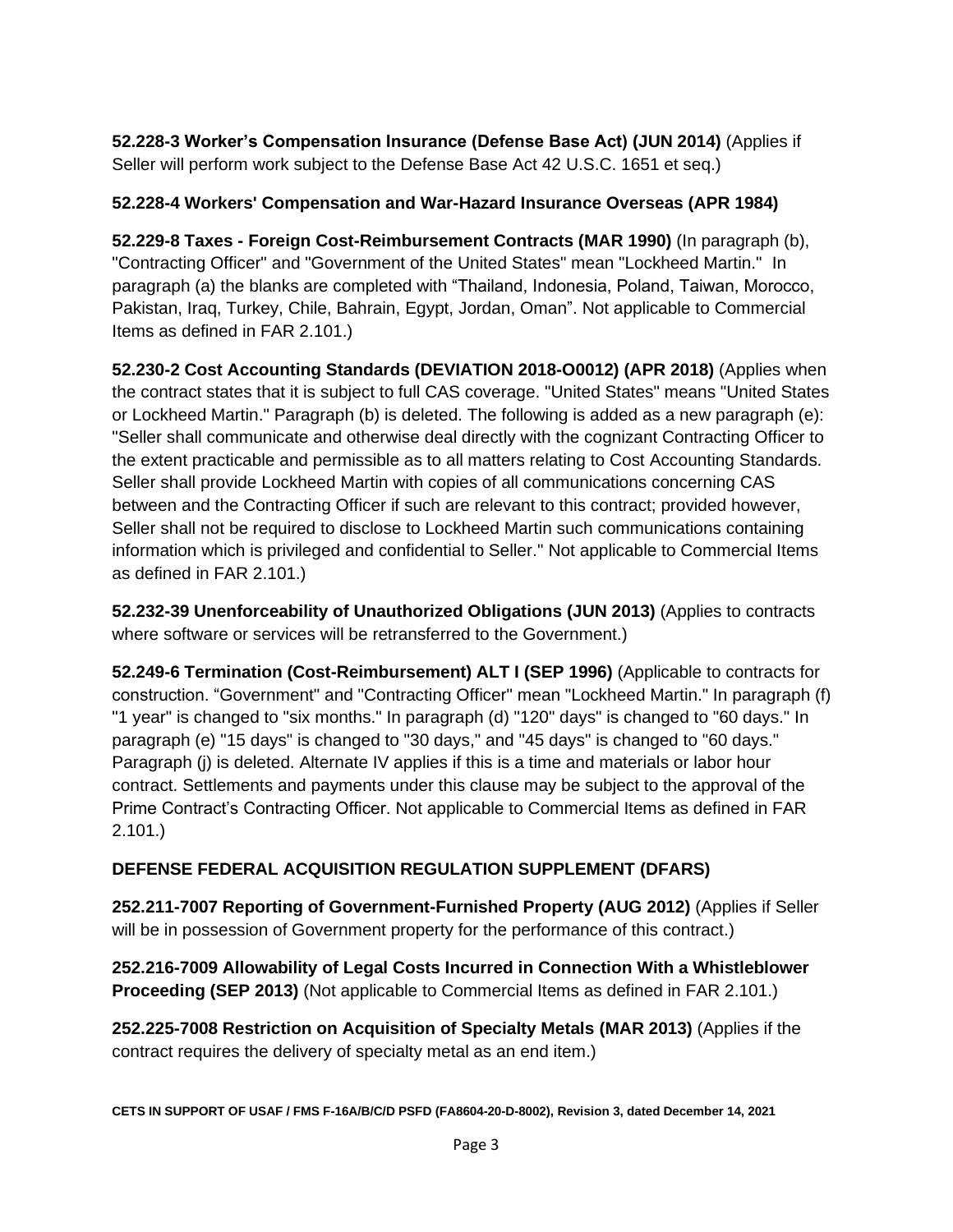**252.225-7027 Restriction on Contingent Fees for Foreign Military Sales (APR 2003)** (The reference to the clause in paragraph (a) means FAR 52.203-5. The blank in paragraph (b)(1) is completed with "any Government." Subparagraph (b)(2) is deleted.)

**252.237-7010 Prohibition on Interrogation of Detainees by Contractor Personnel (JUN 2013)** (Applies if the contract may require Seller personnel to interact with detainees in the course of their duties.)

**252.237-7023 Continuation of Essential Contractor Services (OCT 2010)** (Applies to contracts for mission essential services. "Contracting Officer" means Lockheed Martin. The term "Government" includes Lockheed Martin.)

**252.243-7002 Requests for Equitable Adjustment (DEC 2012)** (Applies if this Contract exceeds the simplified acquisition threshold. "Government" means "Lockheed Martin." Not applicable to Commercial Items as defined in FAR 2.101.)

**252.245-7001 Tagging, Labeling, and Marking of Government-Furnished Property (APR 2012)**

**252.225-7040 Contractor Personnel Supporting U.S. Armed Forces Deployed Outside the United States (OCT 2015)** (Applies if Seller will deploy persons or otherwise provide support in the theater of operations to U.S. military forces deployed outside the United States. Communications with the Contracting Officer shall be made through Lockheed Martin.)

**252.225-7993 PROHIBITION ON CONTRACTING WITH THE ENEMY (DEVIATION 2014- O0020) (SEP 2014)** (Applies if contract exceeds \$50,000. The introductory text of paragraph (b) is changed to read "Lockheed Martin, upon a finding by the Head of the Contracting Activity (HCA), has the authority to--".)

**252.225-7995 CONTRACTOR PERSONNEL PERFORMING IN THE UNITED STATES CENTRAL COMMAND AREA OF RESPONSIBILITY (SEP 2017) (DEVIATION 2017-O0004)** (Applies if Seller personnel are performing in the USCENTCOM AOR.)

**252.245-7004 Reporting, Reutilization, and Disposal (DEC 2017)** ("Contracting Officer" means "Lockheed Martin".)

**252.247-7003 Pass-Through of Motor Carrier Fuel Surcharge Adjustment to the Cost Bearer (JUN 2013)** (Applies to contracts with motor carriers, brokers, or freight forwarders. Communication with the Contracting Officer shall be made through Lockheed Martin.)

#### **AIR FORCE FEDERAL ACQUISITION REGULATION SUPPLEMENT (AFFARS)**

**5352.223-9000 Elimination of Use of Class I Ozone Depleting Substances (ODS) (OCT 2019) (**Not applicable to Commercial Items as defined in FAR 2.101.)